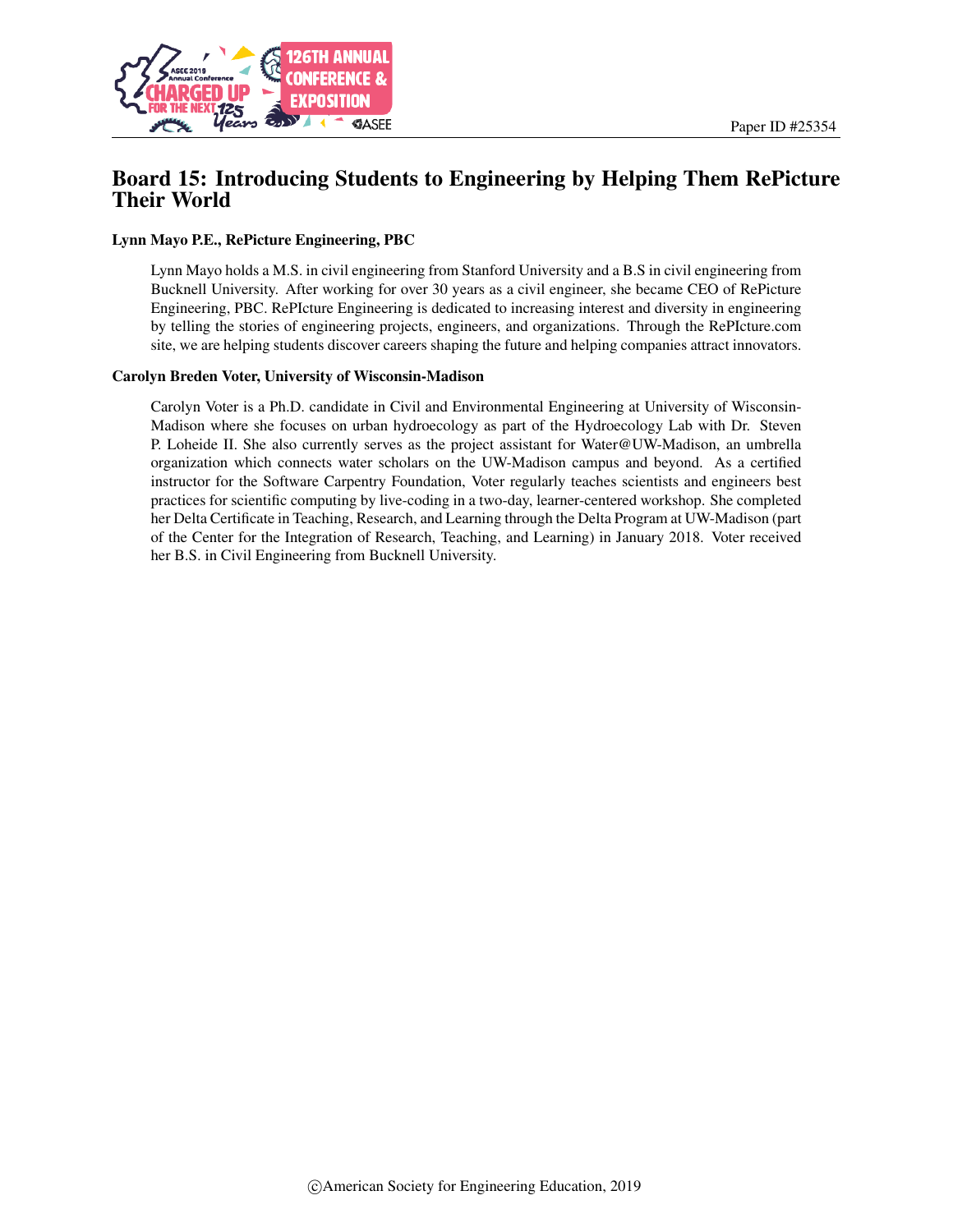# **Work in Progress: Introducing Students to Engineering by Helping Them RePicture Their World**

The RePicture App (RePicture.com) is a new way to introduce students and the public to engineering and interdisciplinary engineering teams. It uses the stories of engineering and engineers to change perceptions of engineering. The App's goal is to increase interest and diversity in engineering and can be used in introductory engineering courses to increase students' persistence.

Research shows that high school teachers and students generally do not understand what engineers do and the public does not know that engineers play a vital role in saving lives. Even engineering students often mistakenly think that most engineers sit alone at desks doing math. They may not fully understand the breadth of engineers' work or its benefits to society. This lack of understanding impacts engineering students' persistence in engineering.

Stories about actual engineers show that engineering is creative, collaborative, and makes a real difference in people's lives. The RePicture App uses engineering projects all around us to tell the stories of how engineering projects are benefiting communities and the teams that make projects come to life. The App also tells the stories of individual engineers, including what they do daily on the job and why they like their job. These stories show how the work done by engineers is shaping our future and introduces students to the many different types of engineering jobs. The App also highlights that all types of people (e.g., women and other underrepresented groups) are successful engineers.

There is no cost to use the RePicture App and it is freely available for any course where students will benefit from learning more about engineering projects or engineers. The App was developed based on a review of research regarding how to increase students', including female students', interest in engineering as a career.

This paper discusses the potential benefits of using the App in introductory engineering courses. Because most of the data currently contained in the App regards civil engineering, we expect civil engineering courses initially will be most interested in its use. During the coming months, more stories will be added for civil engineering and other engineering disciplines. This is a work in progress and our goal is to present research results at a future ASEE conference.

## **Background**

In 2017, there were 200,668 engineering degrees awarded, and only 17,752 (9%) of these were civil (compared to 20% for mechanical) [1]. The U.S. Department of Labor (USDOL), however, projects that by 2024 there will be more jobs for civil engineers than any other engineering discipline. The projected 2024 employment growth rate for civil engineers is 8.4%, which is above the projected growth rate of 4.0% for all engineering disciplines [2]. Including replacing retiring engineers, USDOL estimates that there will be 25,900 annual job openings for civil engineers between 2016 and 2026 [3]. Yet high school teachers and students generally do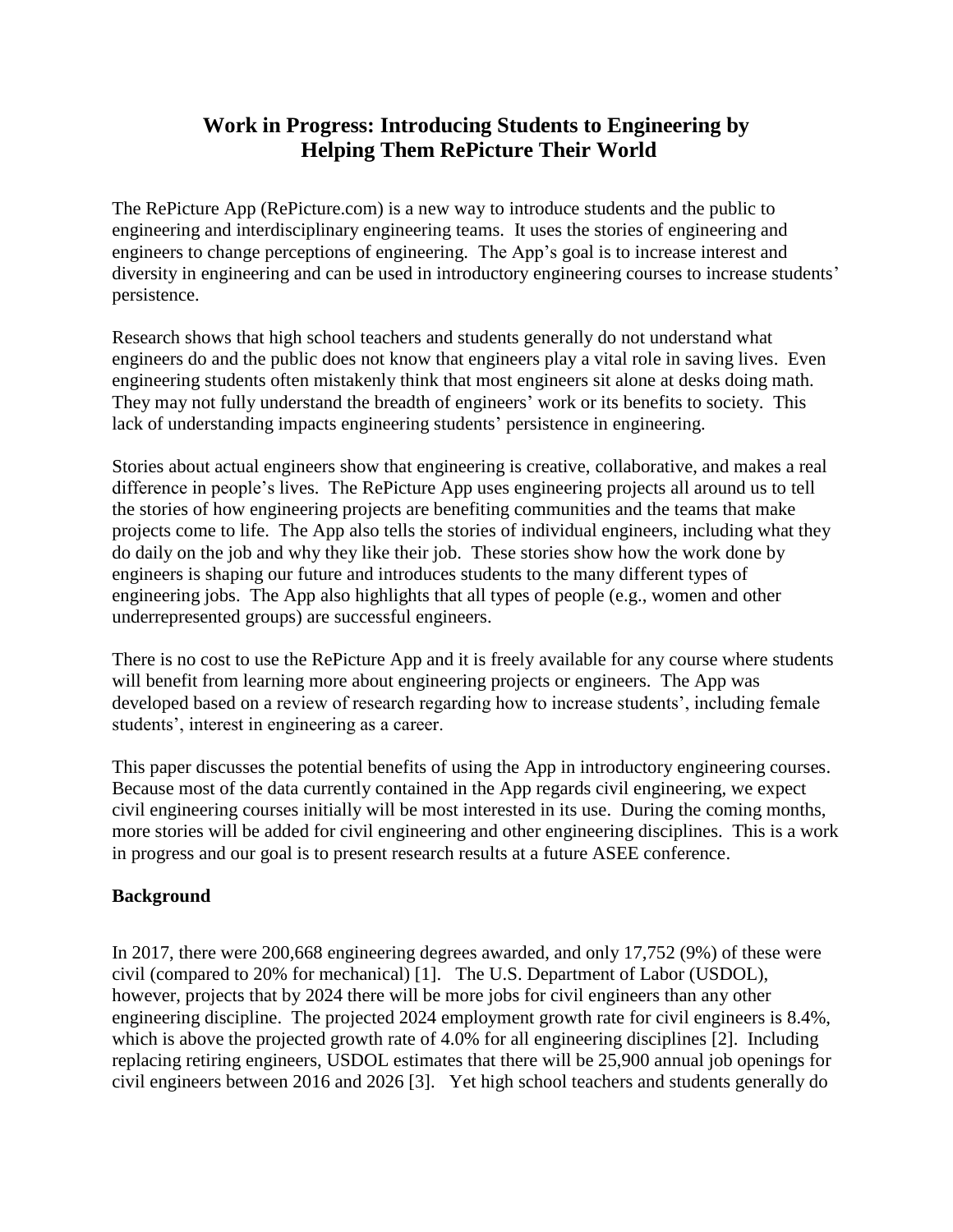not understand what engineers do and the public does not know that engineers play a vital role in saving lives [4].

Roughly 40% of students who begin in an engineering college program migrate out of the engineering major. While this migration rate is similar to other majors [5], if we can help more engineering students persist in engineering, it will increase the number of graduating engineers.

In addition, if we can increase the persistence of women engineering students, we can increase the number of women graduates. In 2017, 21% of engineering bachelor degrees were awarded to women. The percentage for women civil engineering graduates was slightly higher at 25% [1]. The persistence rate for female engineering students is similar to males, at about 60% [5].

This paper addresses a potential new approach to energize students about careers in engineering. The RePicture App can be used for any science, technology, engineering, or math (STEM) career or project, but is currently populated mostly with information related to civil engineering.

## **Expectancy-Value Theory Regarding Engineering Persistence**

Several studies [6], [7], [8] have used the Expectancy-Value Theory, developed by Jacqueline Eccles, to understand the factors influencing students' persistence in engineering. As Matusovich et al. explains [6], Expectancy-Value Theory suggests that a student's decision to persist is shaped by: 1) their expectancy or belief that they can succeed in engineering (i.e., "Can I do this?") and 2) the value or importance they put on engineering (i.e., "Do I want to do this?").

Expectancy beliefs can include:

- Engineering self-efficacy (i.e., confidence in one's ability)
- Expectations for success in engineering

Value beliefs can include:

- Intrinsic interest (enjoyment of engineering activities or interest in engineering)
- Attainment (importance of doing well in engineering in terms of one's core personal values)
- Extrinsic utility (usefulness in reaching one's short term and long-term goals)
- Relative cost (price of success or failure) [6], [8]

## **Value Beliefs that Affect Engineering Students' Persistence**

This section provides the recommendations of three research papers that evaluate the influence of value beliefs on students' persistence in engineering. Each paper provides recommendations on how to increase engineering students' persistence, which aligns with the RePicture App.

The purpose of the Matusovich, et al. study [6] was to answer the question "how do engineering students' engineering-related value beliefs contribute to their choices to engage and persist in earning engineering degrees?" The study concluded that value beliefs are very important to a student's decision to become an engineer; therefore, we must focus on value beliefs to increase persistence. The paper concludes with the following paragraph (bold added).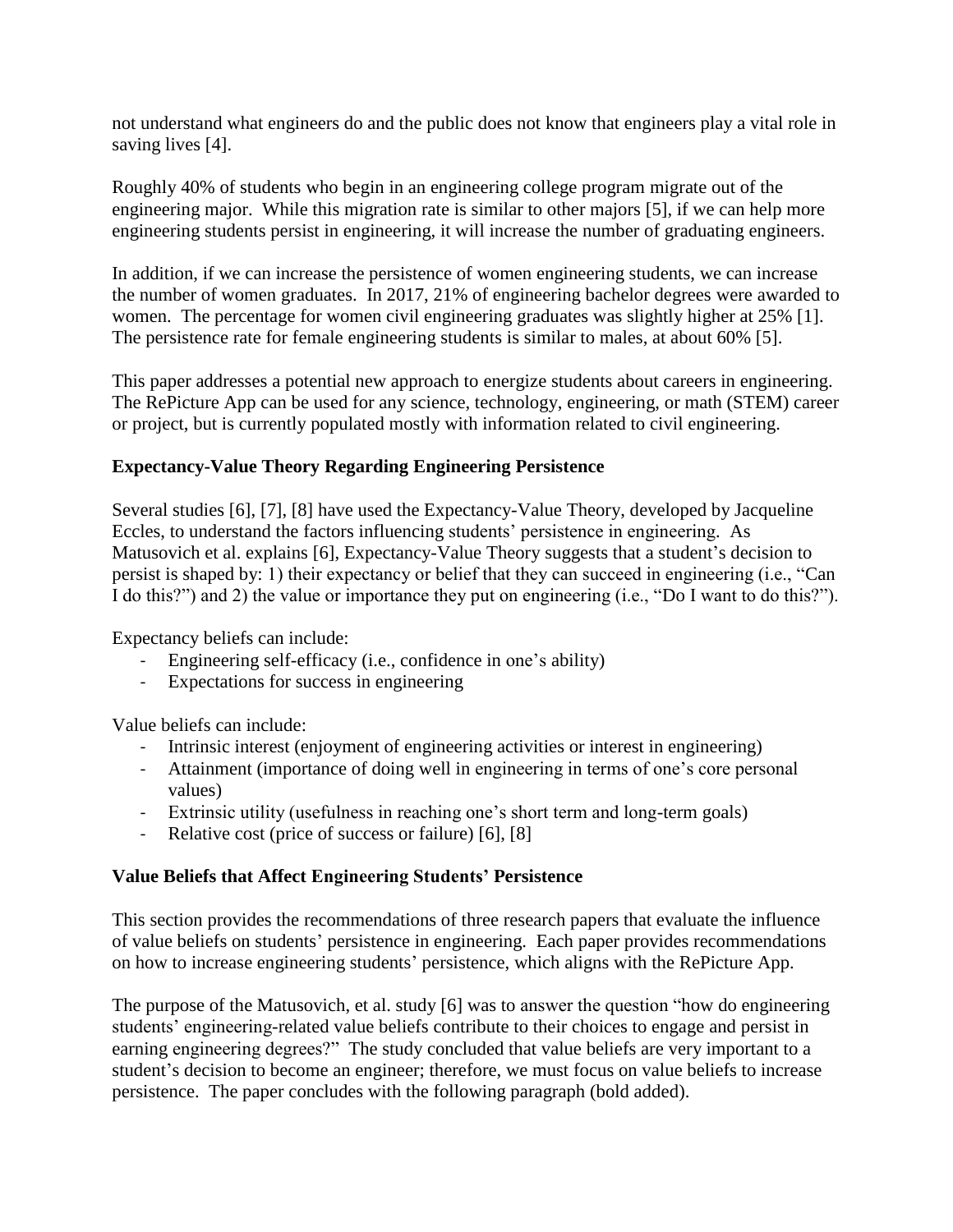"The findings from this study suggest a need to increase students' attainment values related to engineering in order to increase persistence. In other words, we can encourage students to stay in engineering by helping them associate a perceived engineering identity with their personal identity and demonstrating the value of this association. Doing this requires an understanding of what students value and then connecting this to one or more of the many different ways of practicing engineering. **We must help students understand what it means to be an engineer not only by teaching a variety of engineering skills, but also by exemplifying the breadth of activities engineers perform in their daily work.** Perhaps this is another way of saying that engineers work in many varied jobs and situations as they participate in a wide variety of activities. We need to make sure students do not develop a narrow view of engineering that omits activities and goals that might particularly interest them as individuals. We must continually (over all four years) and explicitly reference various possible engineering identities. Authentically exposing students to a variety of engineering career possibilities and activities would create opportunities for students to find such connections. While important for both genders, the lower attainment values among women and greater uncertainty about engineering and engineering abilities found in women suggest it is even more important to develop interest and competence beliefs in women to retain them in engineering fields."

Li, et al. [7] studied both engineering and non-engineering students' perspectives using the Expectancy-Value Theory. The study concluded that value beliefs are the most important component. The paper concludes with the following paragraph (bold added):

"The result of our current study suggests that engineering educators and policy makers should start the reform by putting forth efforts to change students' perspectives about engineering and engineering education. In particular, the statistic analysis in this study reveals that intrinsic value is the most critical aspect in shaping students' opinions about engineering. The other aspect that influences students' decisions in choosing engineering majors is the societal utility value. **It suggests that education needs to raise students' awareness of the tremendous contributions engineering and technology have made to the society."**

Jones, et al. [8] examined changes in engineering students' expectancy and value beliefs after their first year. The study found that expectancy beliefs are better predictors of academic achievement and value beliefs better predict plans to continue into an engineering career. After the first year of engineering school, both expectancy and value beliefs decreased. The decrease in expectancy belief was expected since during the first year of college, students are transitioning from high school to harder college-level courses. The decrease in value belief was not easy to explain. The paper notes (bold added):

"What is more difficult to explain, however, is the finding that at the end of the year, students reported enjoying engineering less and viewed it as less important and useful than they did at the beginning of the year. One explanation may be that freshmen are idealistic at the beginning of their college careers and that a decrease in beliefs about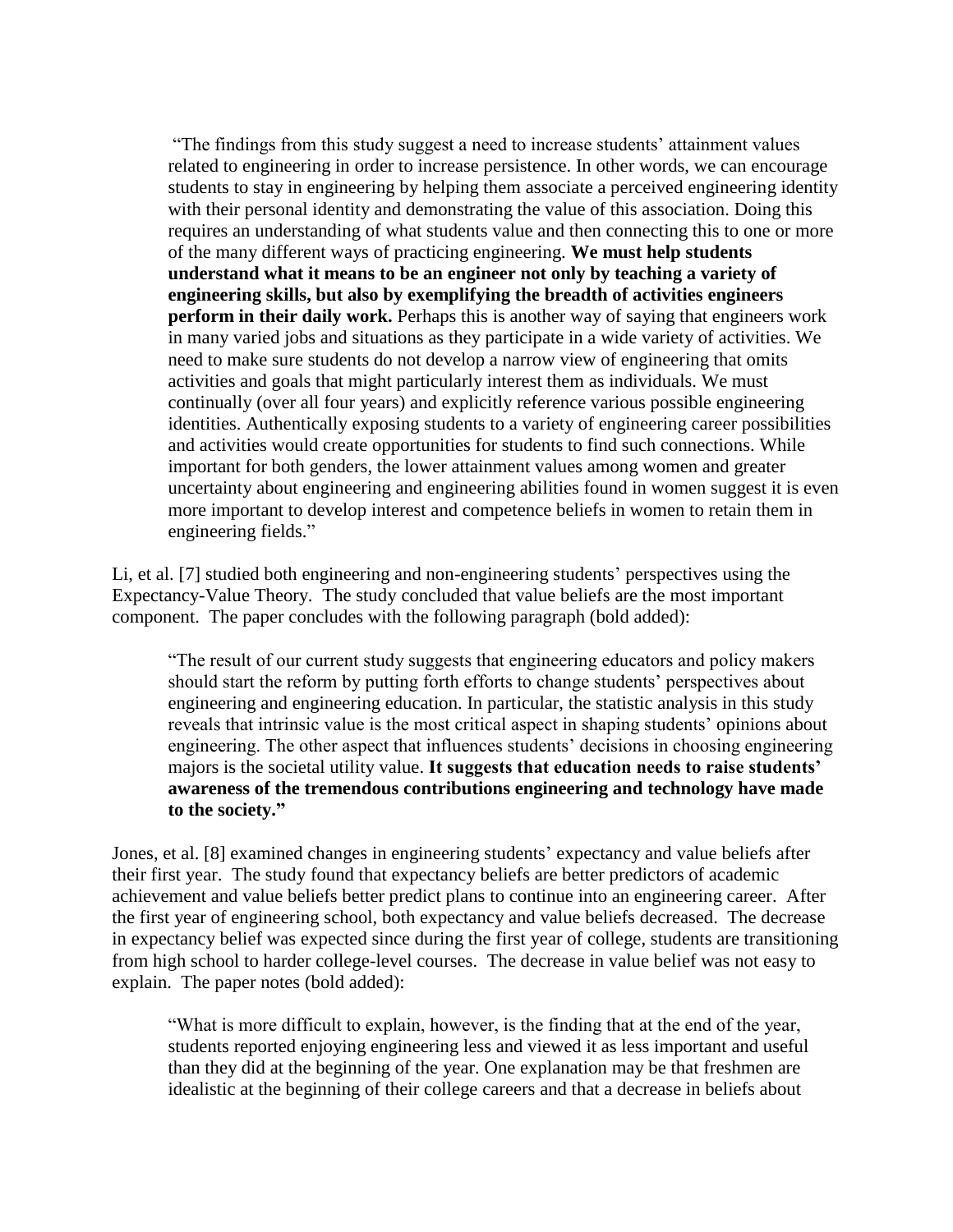engineering enjoyment, importance, and usefulness is to be expected. Another explanation is that some aspect of the first-year curriculum is negatively affecting these value-related beliefs. If this is the case, one implication would be that, given the wide variation in first-year programs across the United States, it could be useful to examine how the curriculum and specific courses influence students' value-related beliefs. **Research into how specific aspects of the curriculum affect students would be useful for identifying ways to maintain or improve students' beliefs about engineering enjoyment, importance, and usefulness**."

The common recommendation from these three studies is that increasing a student's understanding of engineering work (e.g., breadth and benefits to society), may have a positive impact on their value beliefs about engineering. This may lead to more motivation to persist in their engineering education. In addition, the National Academy of Engineering [9] found that the "lack of knowledge about the [engineering] profession is a significant barrier for potential engineers from populations underrepresented in engineering."

#### **Expectancy Beliefs Affecting Female Engineering Students**

Some studies show that women have lower self-efficacy in engineering and math [10], [11]. This can reduce a student's expectancy beliefs and thus reduce their persistence in engineering.

A study by Marx and Roman [12] revealed a possible way to counteract this issue. In this study, female students taking a math exam were also given detailed information regarding the female examiner's exceptional math experience and ability. After reading the biography, female students performed better on the math exam and had higher self-esteem scores than those who did not read the biography. Although the study cautions against extrapolating findings from the laboratory to the real world, it ended with the following statement:

"In the end, increasing the number of female role models in math and engineering classes may allow female students to view the negative gender stereotypes that confront them as surmountable barriers rather than ones that are insurmountable and therefore potentially inspire more women, who may not be initially identified with math, to pursue careers in these academic areas."

Exposing female students to a short biography of a successful STEM woman appears to have changed their expectancy belief.

#### **Introduction to Civil Engineering Classes**

The research cited earlier in this paper suggests that to increase persistence in engineering, we should help students understand the broad array of activities engineers perform, the incredible contributions engineers make to society, and engineering's overall importance and usefulness [6], [7], [8]. In addition, providing female students with biographies (or stories) of successful women in STEM may have a positive impact on female students' persistence [12]. Introduction to civil engineering classes are an opportunity to provide this information and the RePicture App can be a tool for this.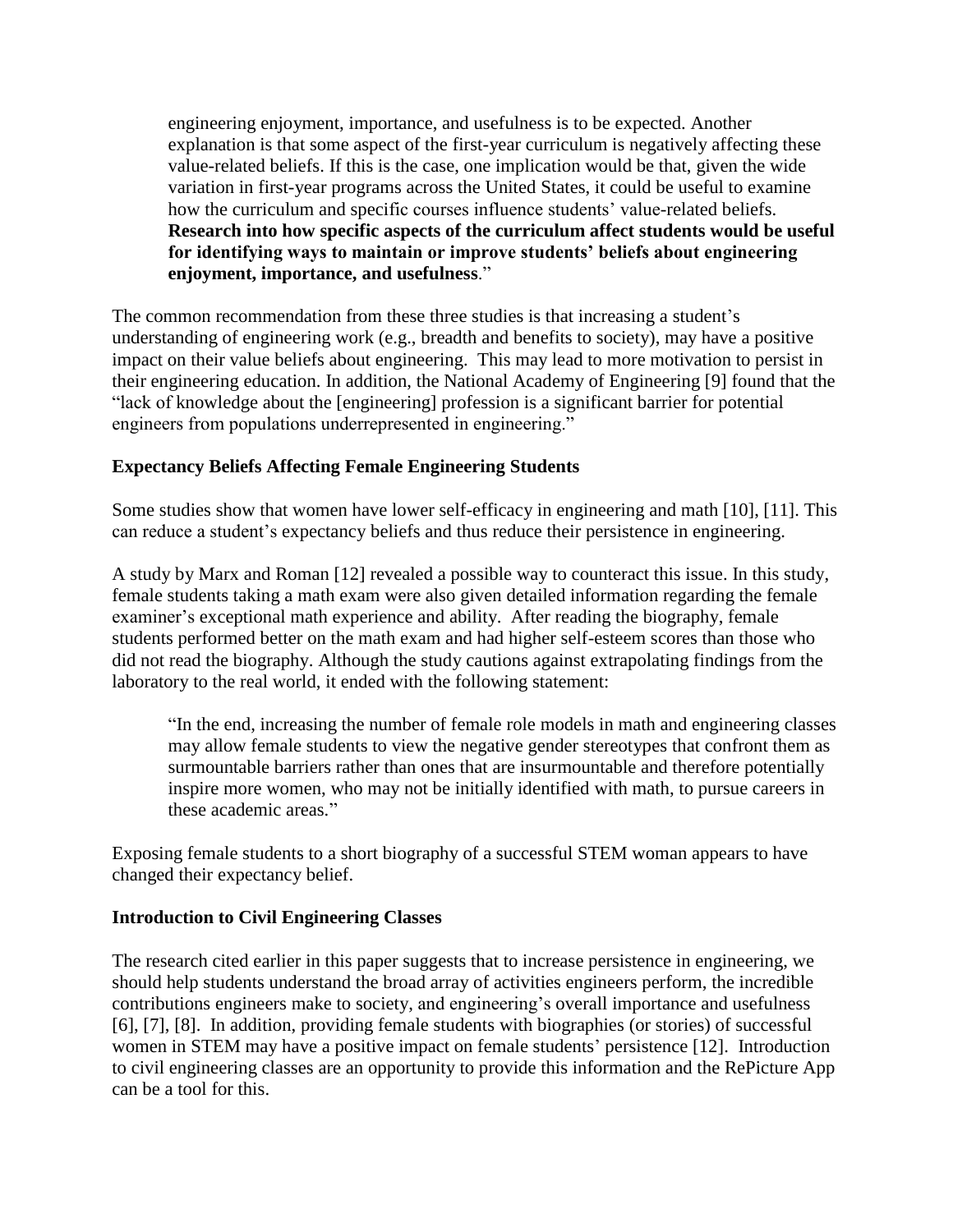#### **RePicture App Objectives and Development**

The RePicture App objective is to increase interest and diversity in engineering. Our goal is to test the App's use in civil engineering curriculum and then expand to other engineering and STEM fields. The RePicture App helps students repicture the world around them and view engineering as a career that is shaping the future.

RePicture is a free tool to bring the engineering community together, including high school students, engineering students, professional engineers, and engineering organizations. It was developed based on our review of research and discussions with high school educators, university professors, engineering students, early career engineering professionals, experienced engineers, and CEOs at engineering companies.

We developed the App with the goal to:

- 1) increase interest in engineering as a career (especially by girls and other underrepresented groups)
- 2) reduce the number of students dropping-out of an engineering major
- 3) reduce the large percent of women (compared to men) leaving engineering after graduating

As discussed above, the Expectancy-Value Theory can be used to understand the factors influencing students' persistence in engineering. The reasons high school students do not choose engineering careers are equally complex but often similar. According to the National Academy of Engineering, a major challenge of attracting students to engineering is that we have done a poor job communicating what engineers do and why it is important to society [13]. According to American Association of University Women, stereotypes about engineering negatively affected girls' perceived ability to succeed and their perception of whether they belong in engineering [14].

Based on our review of the literature, there were two reoccurring themes that we determined could be addressed through a widely-shared App:

- High school and university engineering students are not aware of the breadth of engineering and/or its tremendous benefits to society [4], [6], [7], [8], [9], [13], [15], [16]
- Girls don't think they "fit" in engineering, have math stereotype threat, and have lower self-efficacy [10], [11], [14], [17], [18]

To address these issues, we turned to the power of stories. Story telling has a long history of being used to convey information and can help change perspectives [19]. The RePicture App: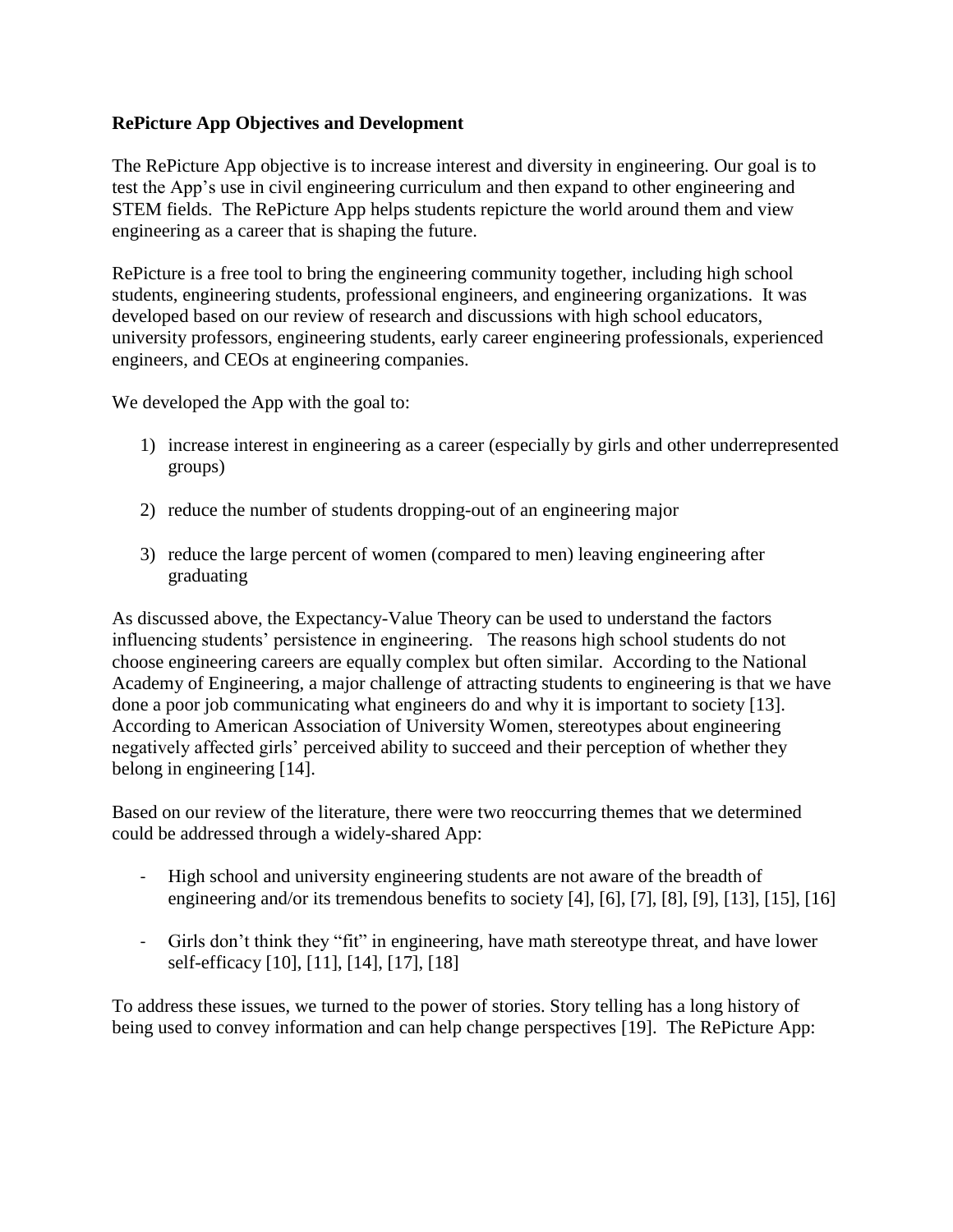- tells the stories of engineering projects all around us and how these projects benefit society, in order to increase students' (and parents', guidance counselors', teachers', etc.) understanding of the breadth and usefulness of engineers' work
- tells the stories of all types of engineers, so all students can find a successful engineer who "looks" like them. The goal is for the demographics of the engineers on the App to match the demographics of our nation's students

Note that aspects of the RePicture App also address the large number of women that leave engineering after graduating. However, a discussion of this is outside the topic of this paper.

# **RePicture App Description**

The RePicture App introduces students to engineering projects all around them by highlighting the stories of engineering and engineers. These stories reveal how the work done by engineers shapes our future and introduces students to the different types of engineering jobs. The App is free and can be used for introduction to engineering courses. As information is added to the App, it can also help students find engineering internships and first jobs.

Engineering information in the App is presented in a non-technical way, and includes text, pictures and videos. The App also focuses on jobs that are currently most available to early professionals, based on reviewing hundreds of job postings. All information in the App is linked and categorized into three areas: engineering projects, engineers, and organizations.

**Engineering Projects**: Engineering projects can be found in the App's Project Profiles. Project Profiles highlight different roles that diverse teams play in bringing engineering projects to life. The App connects users to engineering projects and highlights the many engineering-related specialties that improve our life every day. Figure 1 shows an example of the project explorer screen.

After selecting a project on the project explorer screen, students can find details about that project, including:

- Project pictures
- Project overview
- Who benefits from the project and how
- Environmental considerations
- What is unique about the project
- Links to videos and articles for more information
- Project team members (i.e., who brought the project to life, which links to the engineer's People Profiles discussed below)

Information on who benefits from the project is especially important to help students understand the positive contributions engineers make to society.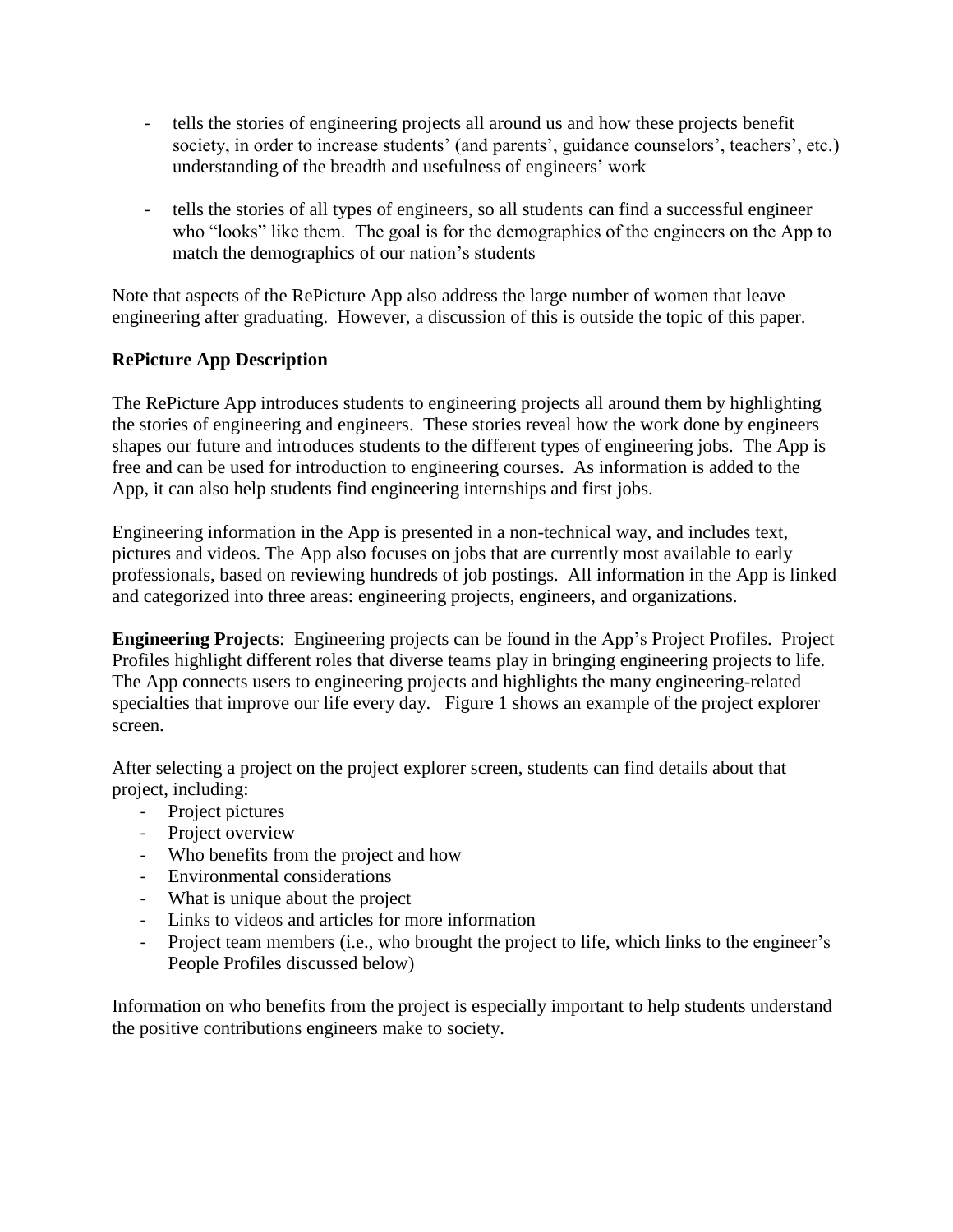

#### Figure 1: RePicture App project explorer screen, after searching for water related projects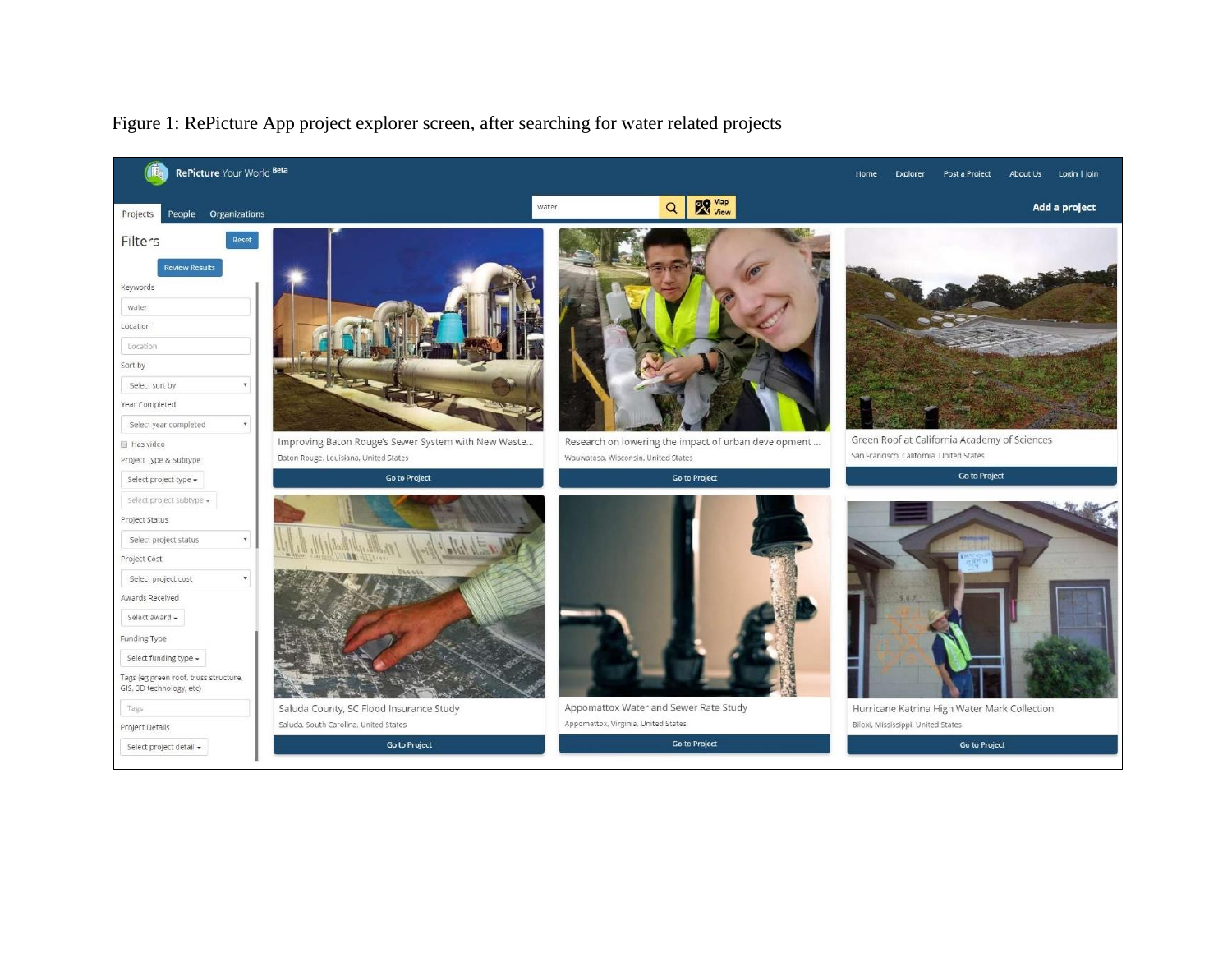All types of engineering-related projects can be added to the App. Projects are provided by engineering professional societies, engineering companies, engineers, and students. Additional projects are continually being added. While currently the number of projects in the App is limited, the goal is to ultimately have thousands of geo-referenced engineering projects in the App that users can search and find based on their interests.

**Engineers (People):** The stories of individual engineers are provided on the People Profiles. Students can find engineering role models who "look" like them and envision their own career as an engineer. Figure 2 provides an example of the people explorer page.

After selecting an engineer on the people explorer screen, students can learn about them, including:

- Their education
- What they like about their job
- What college classes they have used the most
- What skills have been most important for their career
- Information on projects they have worked on (and showcased on a Project Page), including:
	- o Job title at the time of the project
	- o How many years of experience they had at time of the project
	- o Typical day on the project
	- o What they liked about the project

By viewing the engineer's profile, students can relate their classwork to a profession engineer's work. Students can also see the engineer's career path and how their education helped them succeed.

Currently approximately 50% of the engineers featured on the App are women and 10% are African American (compared to the workforce of roughly 13%). RePicture is continuing to actively recruit stories from underrepresented groups so that they will retain their prominence on the site. Consequently, female students and other underrepresented groups can find engineers who "look" like them and learn about their successes.

**Organizations:** The Organization Profiles include information on different types of engineering organizations, including engineering-related businesses, nonprofits, and educational institutions. It can also link to Project Profiles and discuss the company's role on projects. General information about an organization may include how it gives back to the community, how it invests in staff, and how it invests in technology. App users can also find information on organizations that are hiring, although currently the number of organizations on the site is limited.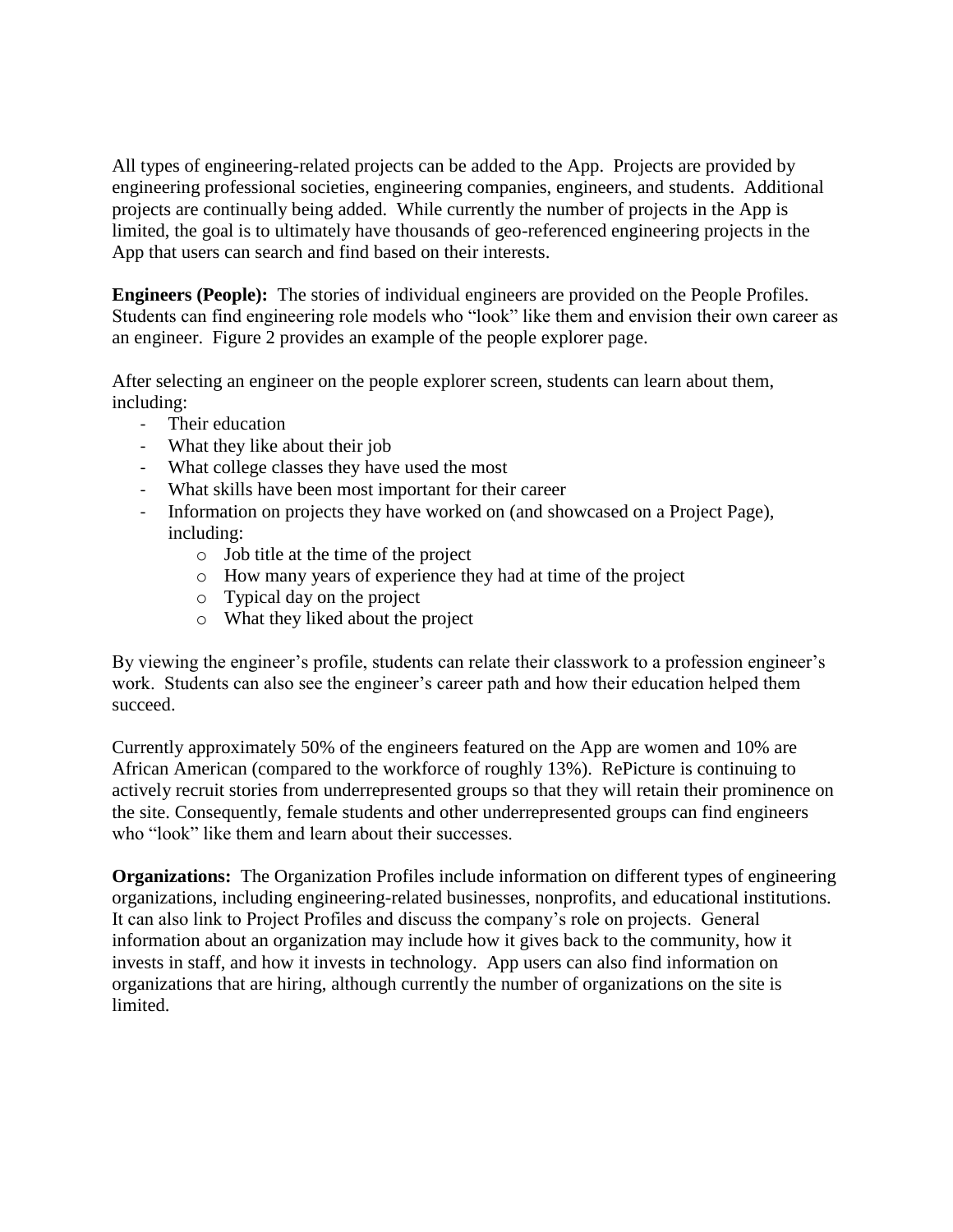

# Figure 2: People explorer screen from RePicture App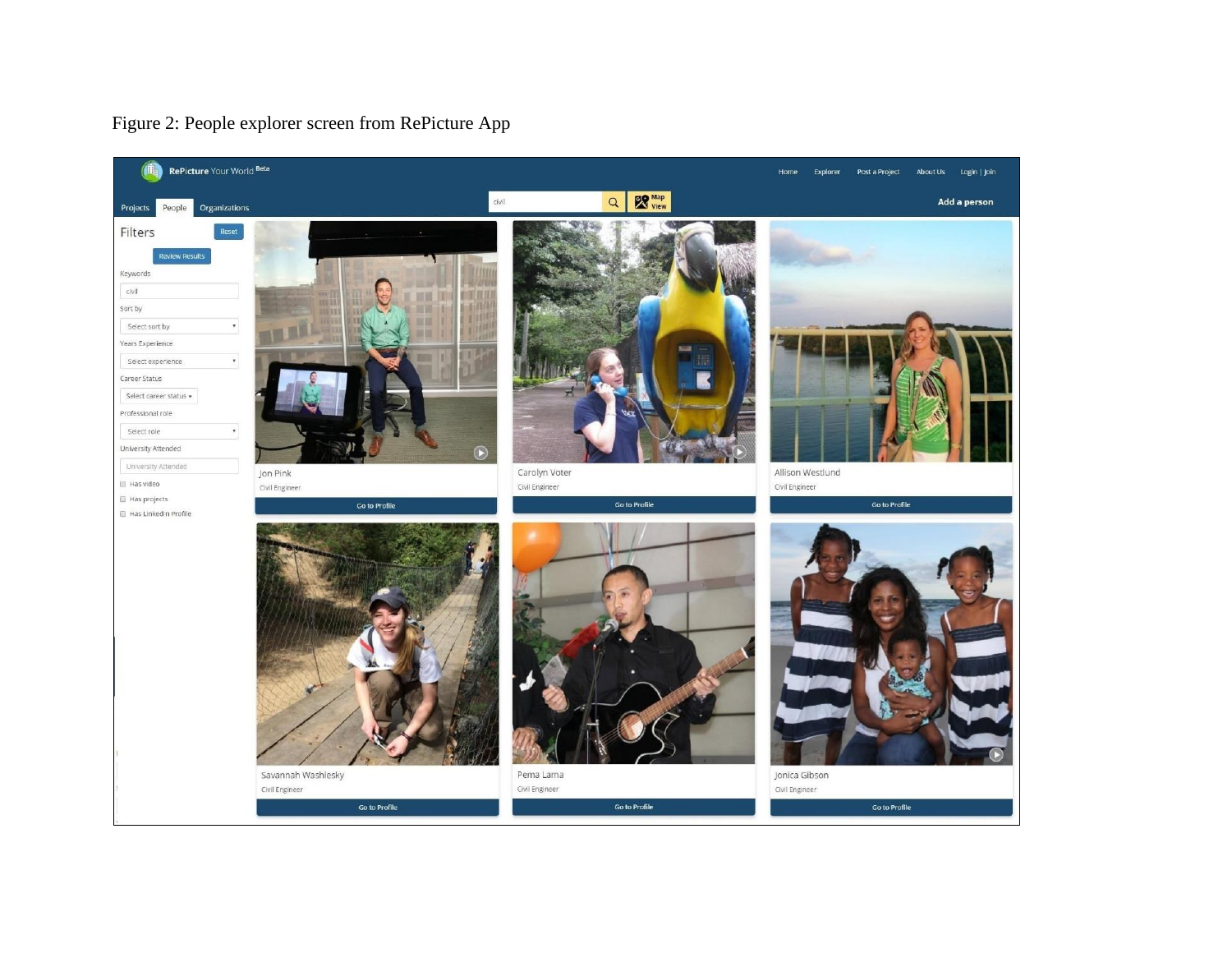As more information is added to the App, it can be a resource for students to explore, analyze, and discover information about engineering and different engineering specialties. Educators can help students become part of the engineering community by having students upload information into the App. Student contributions may include researching engineering projects, interviewing engineers, or documenting engineering presentations that they attend (e.g., through engineering seminars). Engineering students can also create and update a People Profile for themselves and upload a Project Profile for their research or internship projects. Information that students upload into the App is shared with other students and professionals worldwide.

The RePicture site has full functionality (including the ability to upload information) on a desktop or laptop computer. Information can be viewed on a mobile device. In addition to using the App in the classroom (as discussed in more detail in the next section), students can indicate if they are looking for a job or internship. Companies can search the site for students who are looking for jobs based on location, key words, etc.

All of the above features are free to use, including adding projects, engineer profiles, and basic information about engineering organizations. It is also free to search for companies hiring engineers, including interns and entry level staff. As more companies with job openings are added to the App, it can give students a better sense of the types of jobs that will be available to them. Companies (large or small) have the option to pay a small fee to include their logo and additional information about the company.

## **Example Classroom Uses**

The RePicture App was designed to be flexible in its use in classes. Some examples of how the App could be used in an introduction to civil engineering class are discussed in this section.

**Entering Data into the App**: Introduction to civil engineering courses may involve students researching projects, attending presentations by professional engineers, and writing. The RePicture App can be used by having students enter their final product into the App, such as:

- When a class involves presentations from professional engineers, a student or group of students can be assigned to write-up (using the App data format) a project that the presenter discussed. The presenter may be willing to review the student's material before it is entered into the App, which will give the students additional interaction with the professional engineer.
- Students can be tasked with researching an engineering project (including its benefits) or famous engineer and entering the information into the App.
- Students can interview engineering alumni from the college and work with them to create their profile on the App.

These types of writing assignments help students better understand the breadth of work done by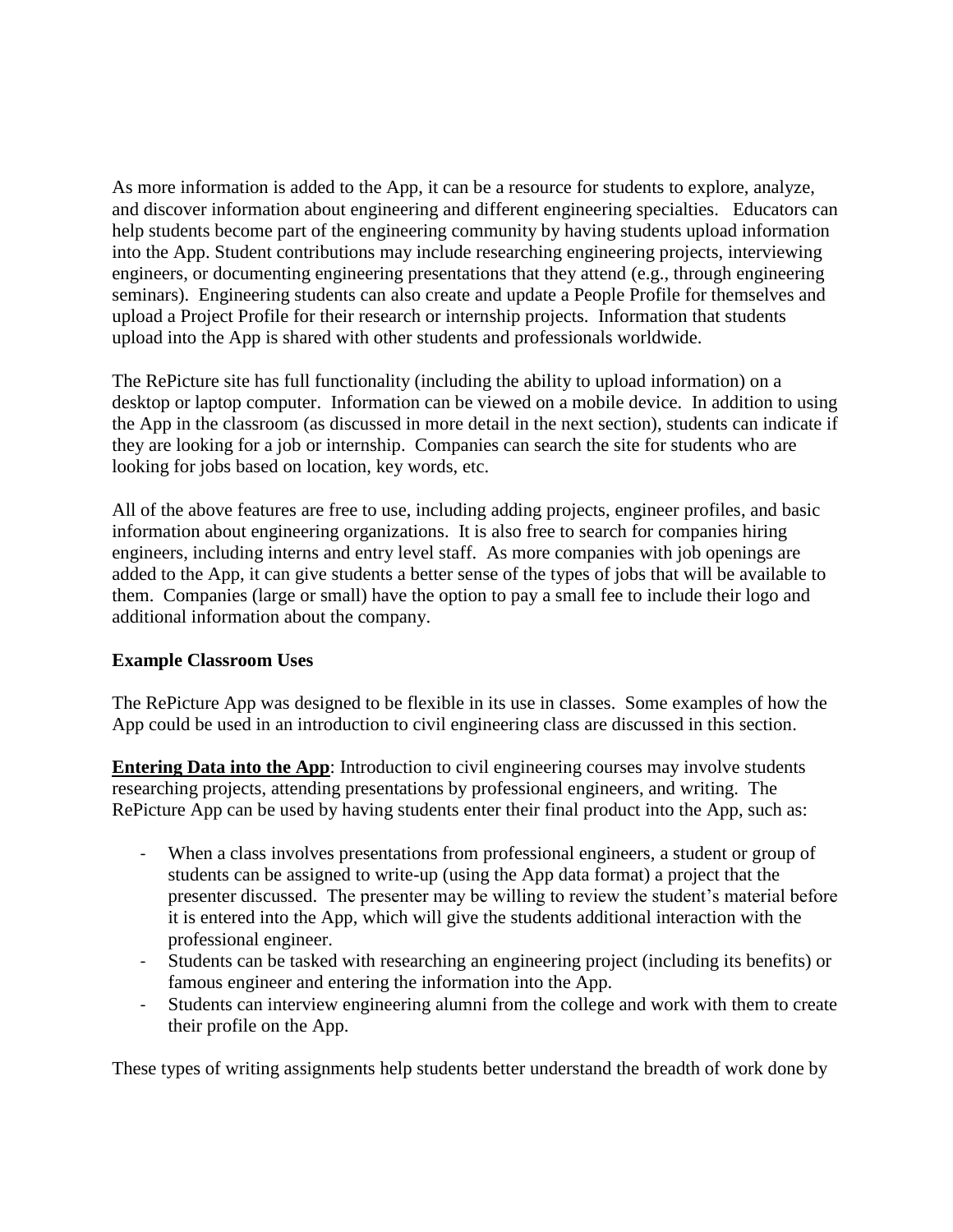engineers and their contributions to society. The benefits of requiring students to enter their work into the RePicture App include:

- **Inspires students for high quality work:** When students know that their work will be shared with others, they are inspired to produce higher quality work. The student products will be posted on the RePicture App and viewed by other students and professionals worldwide.
- **Encourages participation from the engineering community:** The App provides an additional opportunity for students and professional engineers to work together on a common goal (i.e., to develop material for the App). This interaction with a professional engineer can help students to better understand engineering's importance and usefulness.
- **Compiles stories for future classes:** Entering material into the App provides a repository of information that the professor can use in future classes. For example, after an alumni's story is added to the App, future students can be inspired by the alumni's story.

**Using the App Database**: As the RePicture App database of engineering projects and engineers grows, there are unlimited ways it can be incorporated into introductory civil engineering classes. Data on projects, people, and organizations can be filtered (e.g., water projects, engineering careers that use differential equations, or engineers with 2 to 5 years of experience) to find information of specific interest to a class topic or student. Note that data are currently being added to the App and some of these analyses will be more effective after more data are added. Examples of how the App database can be used in a class lesson plan include:

- Reviewing engineering team members who worked on a project to better understand the different civil engineering disciplines (e.g., geotechnical, stormwater, transportation). This will help students understand the vast range of engineering activities.
- Analyzing what classes and skills are most important for different civil engineering specialties, which can help students relate course work to their future jobs.
- Assessing what engineers like about their job or projects, which may improve students' beliefs about the enjoyment, importance, and usefulness of engineering.

## **Evaluation and Future Plans**

The App can currently be used for lesson plans based on "Entering Data into the App" as discuss in the previous section.This aspect of the App was piloted in a freshman Introduction to Engineering class as part of the Engineering Design for Green Environment (EDGE) Academy in Antioch High School in California. Antioch High is a public school with 81% minority students and 71% economically disadvantaged [20]. The pilot was conducted in January and February, 2019. The majority of students in the pilot were male.

For this pilot, approximately 80 students researched an engineering project and entered information about their project into the App. The purpose of the pilot was to test having students use the App.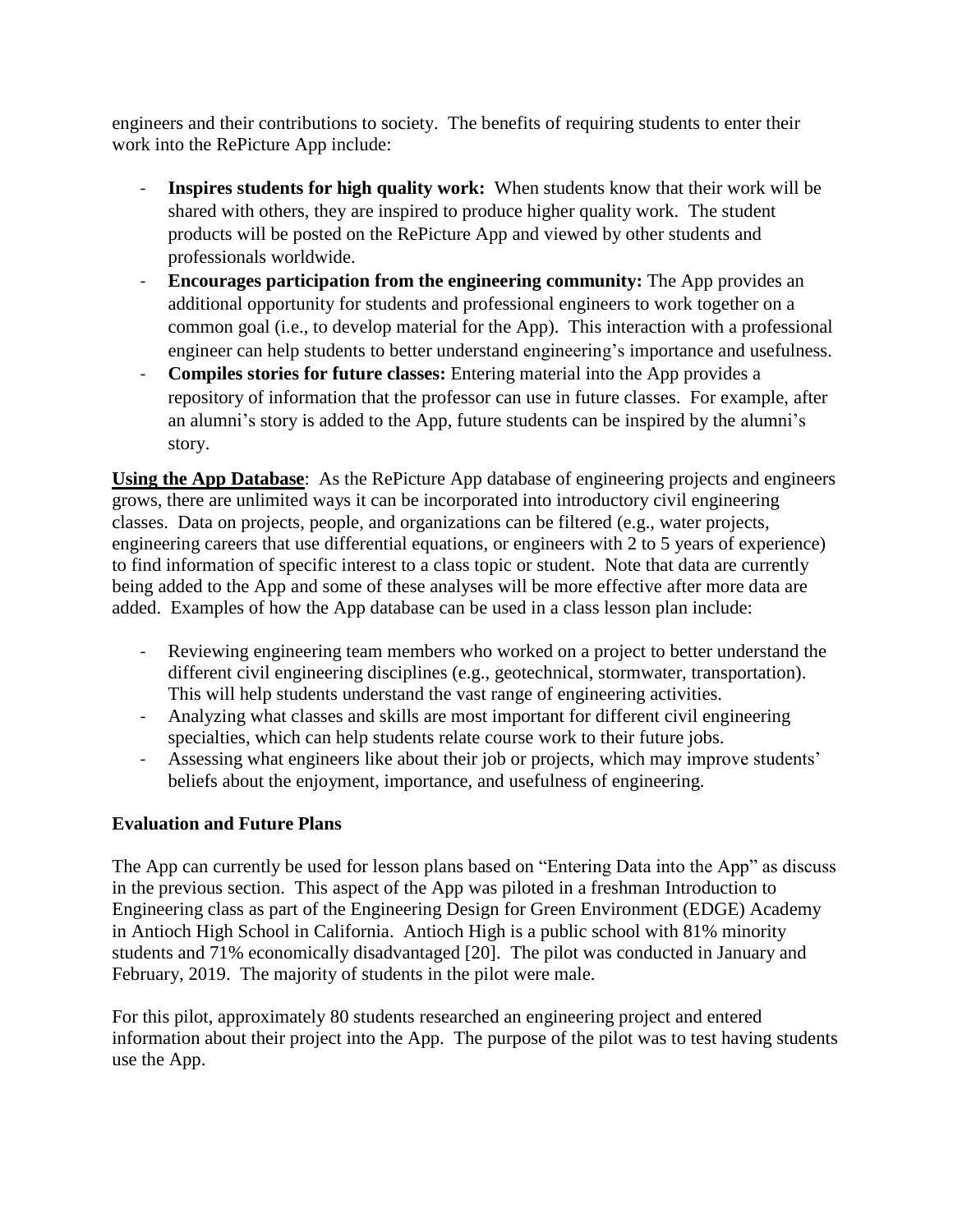During the Antioch pilot, no data was collected on the effectiveness of the App in changing perceptions. The teacher indicated many students appeared to be motivated to provide higher quality work since they knew their research may be published on the App. In addition, three students were interviewed about their experience. Two of the three students indicated they felt they learned more about engineering projects through the assignment.

Based on the Antioch High School pilot, we determined we need to provide students more concise performance outcomes, so students understand when their information is adequate for posting. We also learned that we need to revise our process for reviewing non-published projects and teachers need to schedule time for students to update their work based on review comments.

A second pilot was conducted at a private boarding and day school for girls in grades 9 through 12 in Stevenson, Maryland. The school offers an International Baccalaureate Diploma Program for grades 11 and 12, and Middle Years Program for grades 9 and 10. The pilot was conducted on March 1, 2019 with the entire sophomore class (although due to snow, several students were not in attendance the day of the pilot). For this pilot, girls used the App to read the stories of four women civil engineers and then provided written answers to several questions. The girls were told the goal was for them to conduct beta testing of the App to help refine it. Forty-six girls participated in the pilot, but some students did not answer all questions.

This pilot was not a systematic investigation or research to contribute to general knowledge. The purpose was to beta test the App and identify potential changes to it.

One question asked "Would you be interested in reading similar information for other types of engineers?" Of the 41 girls that answered the question, 38 indicted "Yes," they would like to read about additional engineers. Examples of the 38 positive responses from the girls include:

- "Yes, I never knew very much about any type of engineer but now that I have, it is something that I want to get more involved in and learn about."
- "Yes because if I were to go into an engineering career I would want to make an educated and well informed decision and this would help me."
- "If I were to go into engineering, I would go into civil engineering. It may be because that's mostly what we touched on today, but civil engineering captures my attention."

The girls were asked if they were surprised about anything they read. Of the 43 that answered the question, 36 indicated there was something that surprised them. Their answers were categorized. The Table 1 summarizes the most common responses.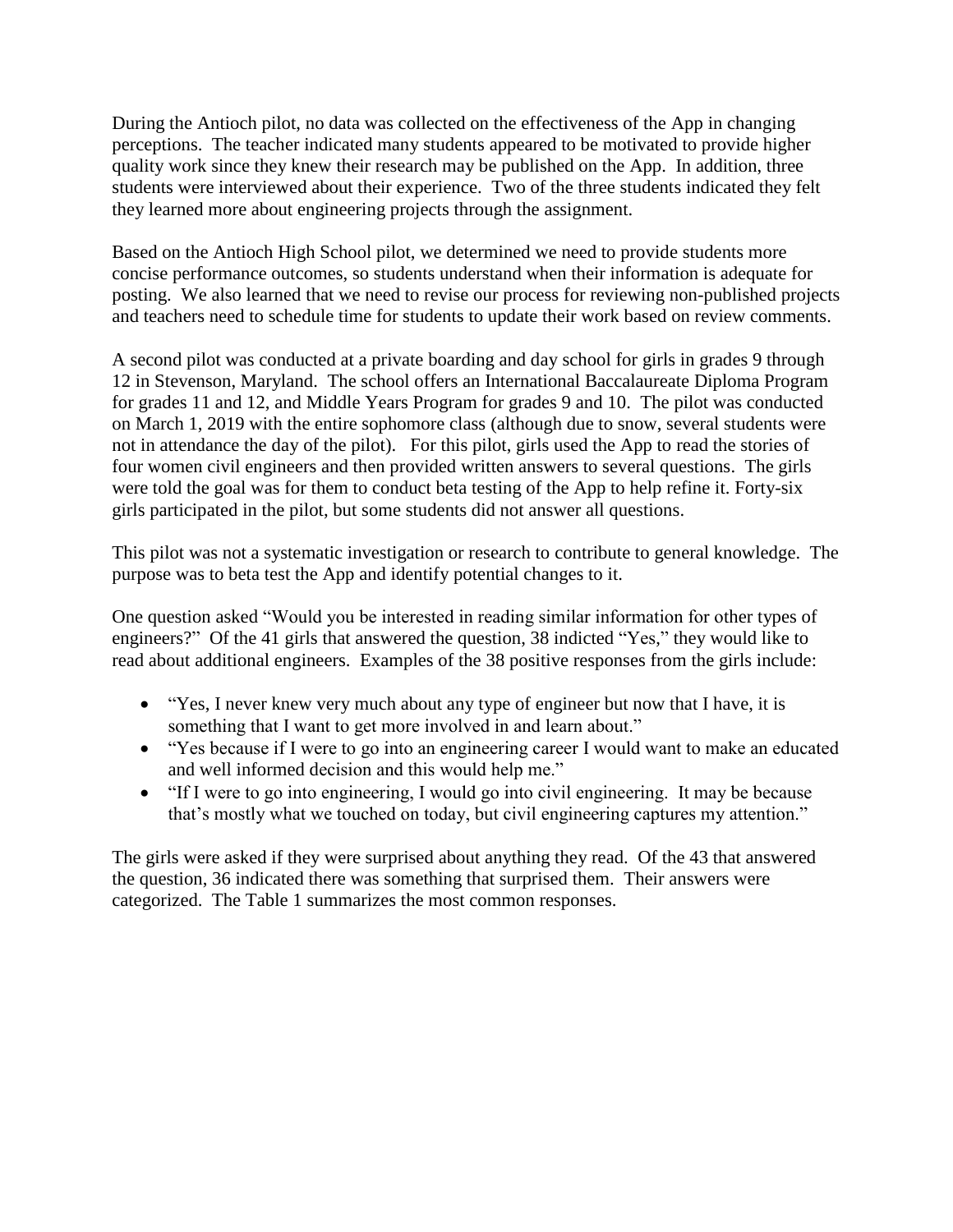| Table 1: Summary of responses from 41 high school girls regarding what they found surprising |  |
|----------------------------------------------------------------------------------------------|--|
| after reading the stories of four civil engineers in the RePicture App                       |  |

| Number of | <b>Category Summary</b>                                                                                                   | <b>Example responses</b>                                                                                                                                                                                                                                                                                                                                                                                                                |  |  |  |
|-----------|---------------------------------------------------------------------------------------------------------------------------|-----------------------------------------------------------------------------------------------------------------------------------------------------------------------------------------------------------------------------------------------------------------------------------------------------------------------------------------------------------------------------------------------------------------------------------------|--|--|--|
| responses |                                                                                                                           |                                                                                                                                                                                                                                                                                                                                                                                                                                         |  |  |  |
| 12        | Surprised that<br>engineering is not only<br>about math, but<br>communication and<br>writing skills are also<br>important | "I found it interesting that technical writing was<br>mentioned as an important skill. When I think<br>about engineering it would never come to mind"<br>"That writing was an important skill in becoming<br>a Civil Engineer. I had always thought that<br>engineering had nothing to do with writing"<br>"Communication and writing stills are as<br>important as STEM skills, so math is not the only<br>major thing in engineering" |  |  |  |
| 9         | Surprised that engineers<br>had a life outside of<br>work, including hobbies                                              | "I was surprised at how outgoing some of the<br>$\bullet$<br>people were. Also with the fact that I  share<br>some hobbies with them. It really surprised me."<br>"Although engineers have very busy lives, they<br>$\bullet$<br>still have time to do the things they love like<br>spending time with family or the arts"                                                                                                              |  |  |  |
| 5         | Surprised at all the<br>different types of<br>work/skills of engineers                                                    | "It was intriguing that civil engineering could<br>$\bullet$<br>cover so many topics and problems"<br>"It was surprising how many different college<br>classes can help the career as an engineer and the<br>variety of required skills because I thought it<br>would be only one specific sets of skills."                                                                                                                             |  |  |  |

The girls were also asked which fields in the App they thought were most interesting and should remain in the App. After individually answering this question, they divided into 14 groups of two to four students. Each group identified which three fields they thought were "most interesting and most important to keep on the website." Table 2 provides a summary of the results.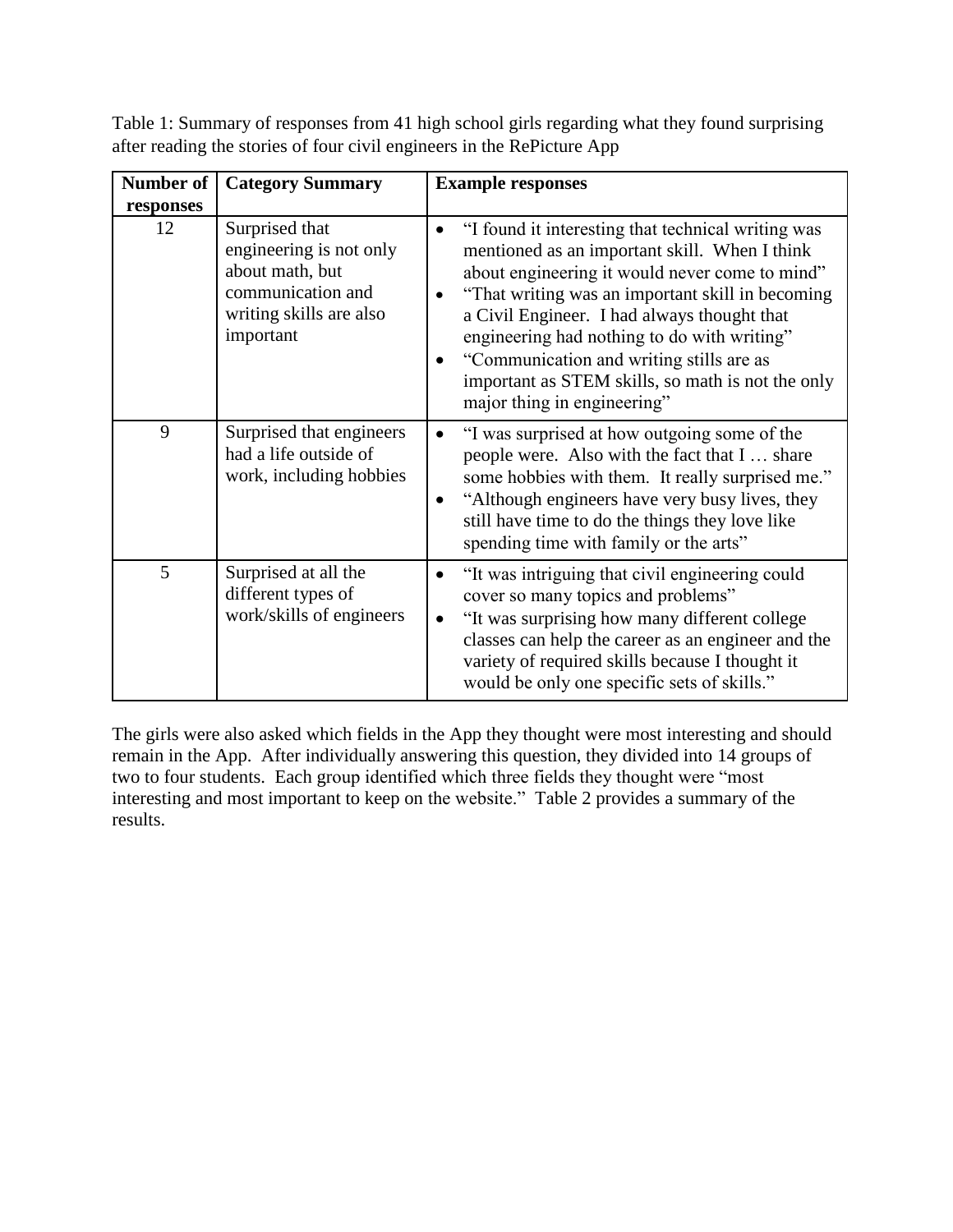| <b>Field</b>                                    | # of 14 groups | <b>From 46 individual responses</b> |                |                    |
|-------------------------------------------------|----------------|-------------------------------------|----------------|--------------------|
|                                                 | indicating     | <b>Interesting</b>                  | N <sub>0</sub> | <b>Not</b>         |
|                                                 | field was in   | (keep)                              | opinion        | <b>Interesting</b> |
|                                                 | their Top 3    |                                     |                | (delete)           |
| I choose to be an Engineer because              | 8              | 86%                                 | 17%            | 0%                 |
| What skills have been most important            | 8              | 85%                                 | 11%            | 4%                 |
| to your career?                                 |                |                                     |                |                    |
| I am                                            | $\overline{4}$ | 74%                                 | 22%            | 4%                 |
| This is my story                                | $\overline{4}$ | 74%                                 | 22%            | 4%                 |
| My education has helped me                      | $\overline{4}$ | 68%                                 | 28%            | 4%                 |
| My typical day at work involves                 | $\overline{4}$ | 65%                                 | 28%            | 7%                 |
| I want others to know                           | $\overline{4}$ | 63%                                 | 30%            | 7%                 |
| I like my job because                           | 3              | 65%                                 | 24%            | 11%                |
| What college classes have you used<br>the most? | 3              | 52%                                 | 28%            | 20%                |
| Hobbies and interest                            | $\overline{0}$ | 35%                                 | 48%            | 17%                |

Table 2: Summary of responses from high school girls regarding what which fields they thought were most interesting and should remain in the RePicture App

Note that the "Hobbies and interest" field was the only field where no group thought it was one of the three most important fields and less than 50% of the girls thought it should remain in the App. However, as shown in Table 1, many girls expressed surprise that engineers had time for hobbies.

Based on this second pilot, we are keeping all of the fields, but we are making some cosmetic changes (e.g., color, layout) to the App.

The ability to create additional lesson plans based on "Using the App Database" is currently limited by the amount of data in the database. One of our priorities is to add more content to the App. Engineering projects and engineers are being continually added. The goal is to have the App ready to be used at the college level in Fall of 2019.

The App can be used for any engineering or STEM major. However, since the App currently contains mostly information on civil engineering, we expect it to first be used in introduction to civil engineering classes. After its evaluation in civil engineering, we will expand its use to other introductory engineering classes.

If funding becomes available, we will evaluate its potential to impact expectancy beliefs (for women and other underrepresented groups) and value beliefs for all students. This is a work in progress and a detailed plan for evaluating its effectiveness will be developed if funding becomes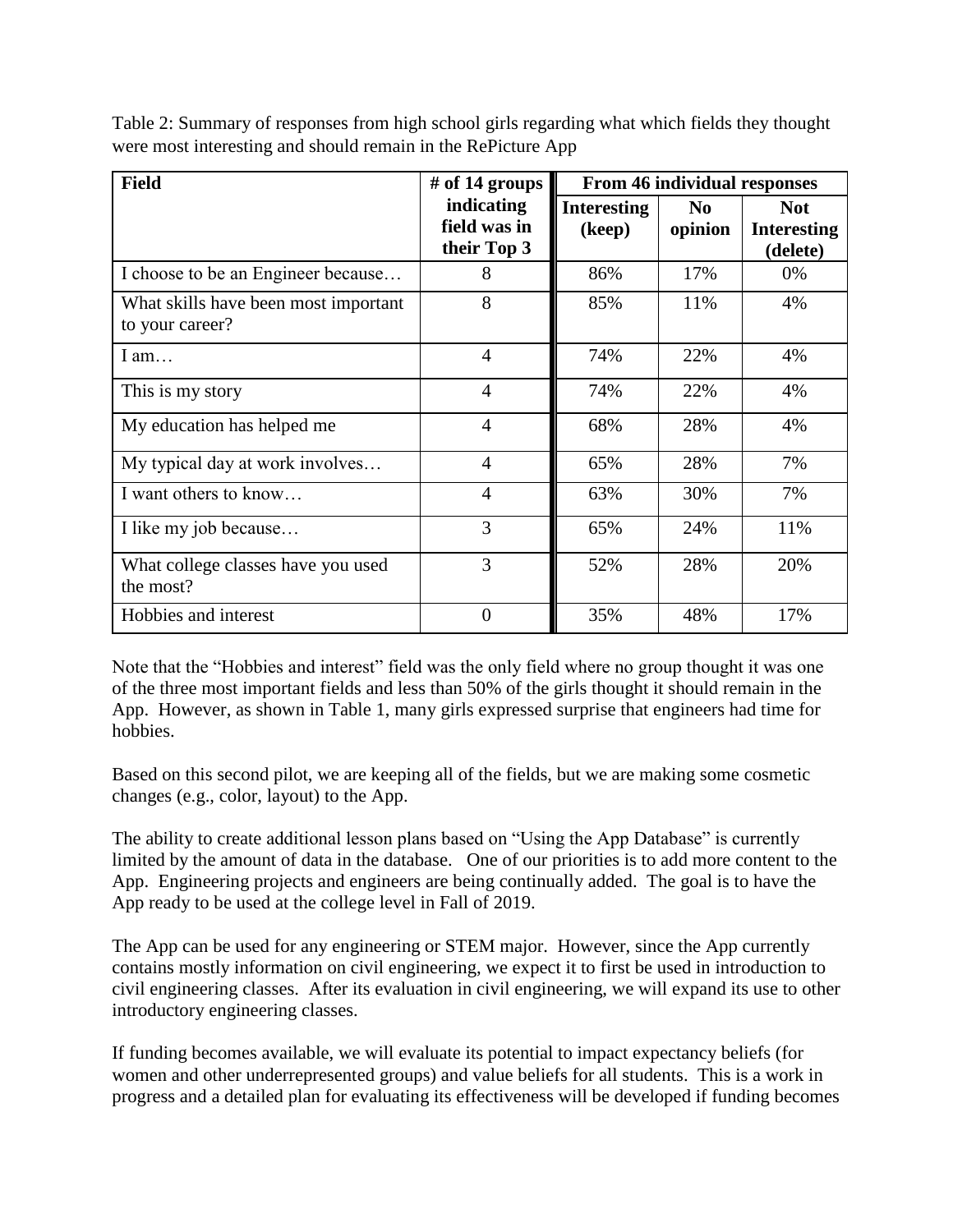available. The evaluation could include measuring changes in Expectancy and Value Believes for engineering students that use the RePicture App versus those that do not. Our goal is to present any research results at a future ASEE conference.

# **Conclusion**

The demand for civil engineering professionals is expected to increase in the coming decade. Currently about 40% of first-year engineering students migrate out of engineering [5]. Expectancy-Value Theory suggests that students' decision to persist in engineering is shaped by 1) their expectancy belief that they can succeed in engineering and 2) the value or importance they put on engineering [6].

The RePicture App is a new tool for introductory engineering classes that tells stories about engineering and engineers. It incorporates research on Expectancy-Value Theory, which recommends that we better explain the breadth of work that engineers do and how engineering benefits society (i.e., change value beliefs) [6], [7], [8]. The site also exposes female, and other underrepresented, students to the biographies of successful engineers who "look" like them. This may increase their engineering self-efficacy (i.e., expectancy beliefs) [12].

The App is free for anyone to use and is flexible in its potential use. It was piloted in a high school engineering class and in an all-girls high school. The primary purpose of these pilots was to test using the App in a classroom setting. No formal evaluation of the effectiveness of the App was conducted. However, there was positive feedback from both pilots and it has shaped the development of the App. The App has not yet been tested at the college-level. We are looking for partners to pilot its use in a college-level introduction to civil engineering class. We will also be seeking funding to conduct testing to assess its impact on motivating students to persist in engineering.

# **References**

- [1] B. Yoder, "Engineering by the Numbers," *ASEE*, 2017. [Online]. Available: [https://www.asee.org/documents/papers-and-publications/publications/college-profiles/2017-](https://www.asee.org/documents/papers-and-publications/publications/college-profiles/2017-Engineering-by-Numbers-Engineering-Statistics.pdf) [Engineering-by-Numbers-Engineering-Statistics.pdf.](https://www.asee.org/documents/papers-and-publications/publications/college-profiles/2017-Engineering-by-Numbers-Engineering-Statistics.pdf) [Accessed January 13, 2019].
- [2] United States Department of Labor, Bureau of Labor Statistics, "Employment outlook for engineering occupations to 2024," *TED: The Economics Daily*, October 6, 2016. [Online]. Available [https://www.bls.gov/opub/ted/2016/employment-outlook-for-engineering](https://www.bls.gov/opub/ted/2016/employment-outlook-for-engineering-occupations-to-2024.htm)[occupations-to-2024.htm.](https://www.bls.gov/opub/ted/2016/employment-outlook-for-engineering-occupations-to-2024.htm) [Accessed January 13, 2019].
- [3] CareerOneStop, United States Department of Labor, "Careers with Most Openings," [Online]. Available [https://www.careeronestop.org/Toolkit/Careers/careers-most](https://www.careeronestop.org/Toolkit/Careers/careers-most-openings.aspx?persist=true&location=US)[openings.aspx?persist=true&location=US.](https://www.careeronestop.org/Toolkit/Careers/careers-most-openings.aspx?persist=true&location=US) [Accessed January 13, 2019].
- [4] National Academy of Engineering, "Changing the Conversation," 2008.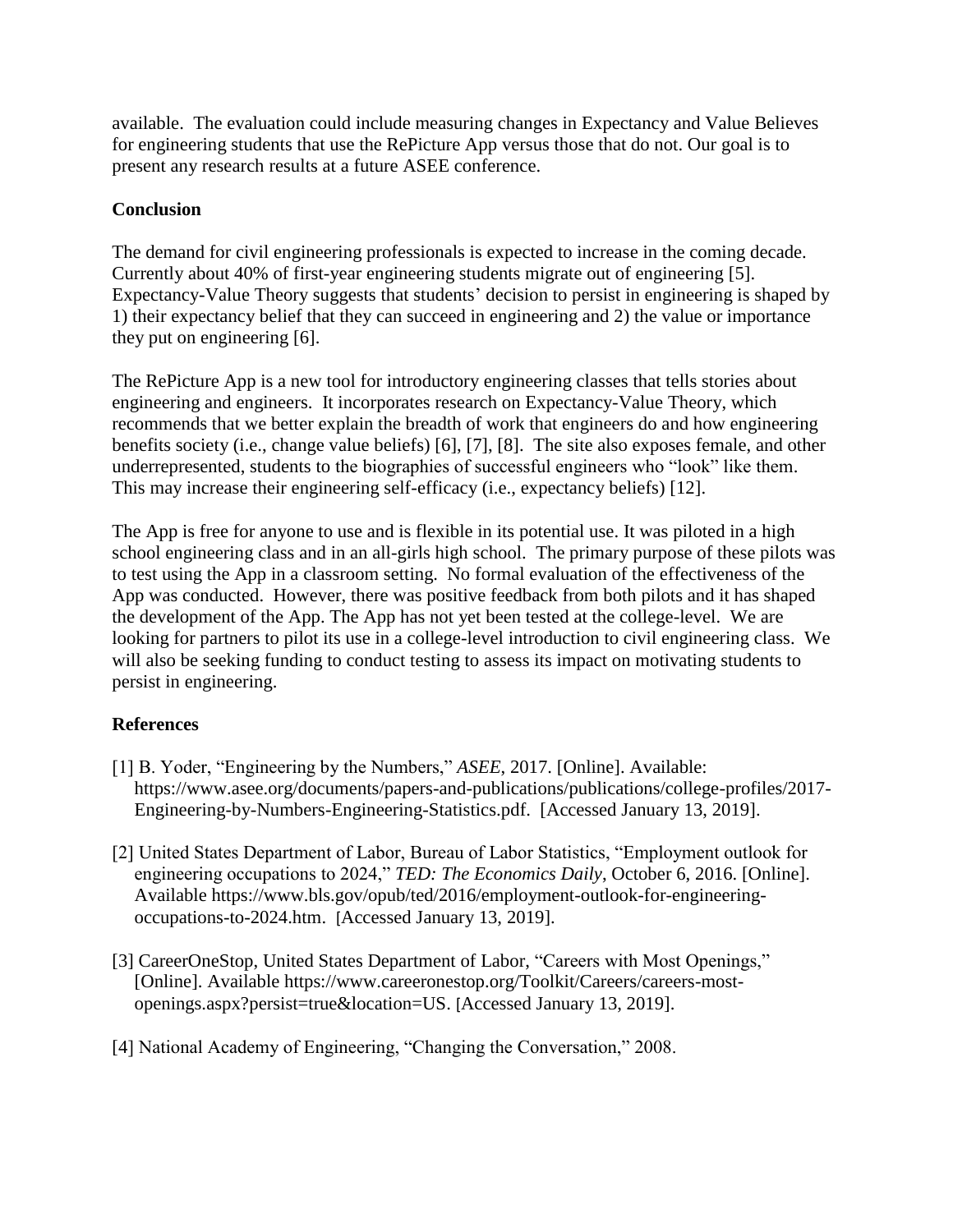- [5] M. W. Ohland, S. D. Sheppard, G. Lichtenstein, O. Eris, D. Chachra, and R. A. Layton, "Persistence, Engagement, and Migration in Engineering Programs," *Journal of Engineering Education*, pp. 259- 278, Revised December 2008. [Online]. Available [https://onlinelibrary.wiley.com/doi/10.1002/j.2168-9830.2008.tb00978.x.](https://onlinelibrary.wiley.com/doi/10.1002/j.2168-9830.2008.tb00978.x) [Accessed January 13, 2019].
- [6] H. M. Matusovich, R.A Streveler, and R. L. Miller, "Why Do Students Choose Engineering? A Qualitative, Longitudinal Investigation of Student's Motivational Values," *Journal of Engineering Education*, pp. 289- 303, October 2010. [Online]. Available: [https://onlinelibrary.wiley.com/doi/10.1002/j.2168-9830.2010.tb01064.x.](https://onlinelibrary.wiley.com/doi/10.1002/j.2168-9830.2010.tb01064.x) [Accessed January 13, 2019].
- [7] Q. Li, D. B. McCoach, H. Swaminathan, and J. Tang, "Development of an Instrument to Measure Perspectives on Engineering Education Among College Students," *Journal of Engineering Education*, pp. 47-56, January 2008. [Online]. Available: [https://onlinelibrary.wiley.com/doi/epdf/10.1002/j.2168-9830.2008.tb00953.x.](https://onlinelibrary.wiley.com/doi/epdf/10.1002/j.2168-9830.2008.tb00953.x) [Accessed January 13, 2019].
- [8] B. D. Jones, M. C. Paretti, S. F. Hein, and T. W. Knott, "An Analysis of Motivation Constructs with First-Year Engineering Students: Relationships Among Expectancies, Values, Achievement, and Career Plans," *Journal of Engineering Education*, pp. 319-336, October 2010. [Online]. Available [https://onlinelibrary.wiley.com/doi/epdf/10.1002/j.2168-](https://onlinelibrary.wiley.com/doi/epdf/10.1002/j.2168-9830.2010.tb01066.x) [9830.2010.tb01066.x.](https://onlinelibrary.wiley.com/doi/epdf/10.1002/j.2168-9830.2010.tb01066.x) [Accessed January 13, 2019].
- [9] National Academy of Engineering, *Understanding the Educational and Career Pathways of Engineers*. Washington, DC: The National Academies Press, 2018. [Online]. Available https://doi.org/10.17226/25284. [Accessed April 2, 2019].
- [10] E. Litzler, S. Jaros, S. Brainard, and S. Metz, "Gender and Race/Ethnicity in Engineering: Preliminary Findings From the Project to Assess Climate in Engineering," *American Society for Engineering Education*, 2010. [Online]. Available [https://peer.asee.org/gender-and-race](https://peer.asee.org/gender-and-race-ethnicity-in-engineering-preliminary-findings-from-the-project-to-assess-climate-in-engineering)[ethnicity-in-engineering-preliminary-findings-from-the-project-to-assess-climate-in](https://peer.asee.org/gender-and-race-ethnicity-in-engineering-preliminary-findings-from-the-project-to-assess-climate-in-engineering)[engineering.](https://peer.asee.org/gender-and-race-ethnicity-in-engineering-preliminary-findings-from-the-project-to-assess-climate-in-engineering) [Accessed March 6, 2019]
- [11] F. Pajares and M. D. Miller, "Role of Self-Efficacy and Self-Concept Beliefs in Mathematical Problem Solving: A Path Analysis," *Journal of Educational Psychology*, Vol. 86, No. 2, pp. 193-201, 1994.
- [12] D. M. Marx and J. S Roman, "Female Role Models: Protecting Women's Math Test Performance," *Personality and Social Psychology Bulletin*, Vol. 28 No. 0, pp. 1183-1193, September 2002.
- [13] C. M. Vest, "The Image Problem For Engineering: An Overview," *The Bridge: Linking Engineering and Society*, Vol. 41 No. 2, pp. 5-11, Summer 2011.